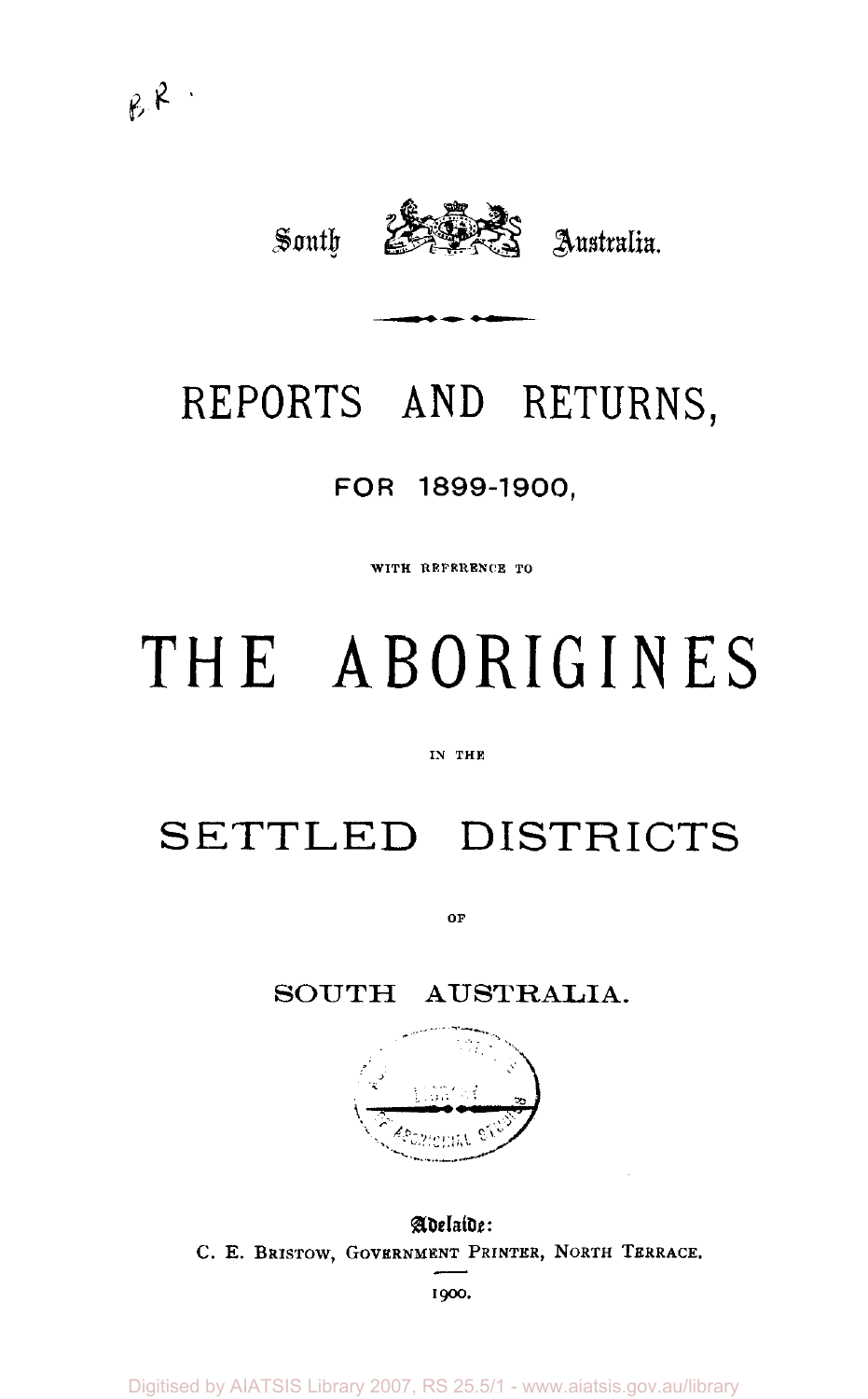

#### Aborigines' Office, Adelaide, October 2nd, 1900.

The following reports and returns with reference to the aborigines are respectfully submitted for the information of the Hon. Minister of Agriculture and Education :—

Number of aborigines in the settled districts of South Australia, as per census returns of 1891 (exclusive of Northern Territory)— Males, 1,661; females, 1,473. Total, 3,134.

Number of births and deaths recorded from date of census of 1891 to June 30th, 1900 :—Births, 322 ; deaths, 595. Excess of deaths during the nine years, 273.

The number of deaths reported last year was under the average record of the past five years.

The usual distributions of rations, clothing, and medical comforts have been made from the depôts-forty-seven in number.

The number, &c, of aborigines at the mission stations are shown as under :—

|                  | Number of Aborigines. |           |         | Births.          | Deaths. |                  |  |
|------------------|-----------------------|-----------|---------|------------------|---------|------------------|--|
| Name of Station. | Adults.               | Children. | Blacks. | Half-<br>castes. | Blacks. | Half-<br>castes. |  |
| Point McLeay     | 113                   | 110       |         | 13               |         |                  |  |
| Point Pierce     | 71                    | 32        |         | 3                |         | 2                |  |
| Kopperamanna     | 163                   | 25        | 6       |                  |         |                  |  |
| Totals           | 347                   | 167       | 13      | 16               | 10      | ë)               |  |

The financial returns from these stations for 1899, show— Total voluntary contributions received, £1,488 l1s. 6d. ; total proceeds of produce raised, £8,467 0s. 4d.; total wages paid to aborigines, £1,258 16s.; total estimated value of all buildings, stock, and produce raised on stations, £25,540 1s. 4d.

Two hundred and seventy-two aborigines received special medical treatment during the year, at a cost of £132 18s. 3d.

Number of offences with which aborigines were charged:— Drunkenness, 31; petty larceny, 2; horse-stealing, 2; lunacy, 1. Total, 36

Number of persons convicted for supplying aborigines with intoxicants, 7.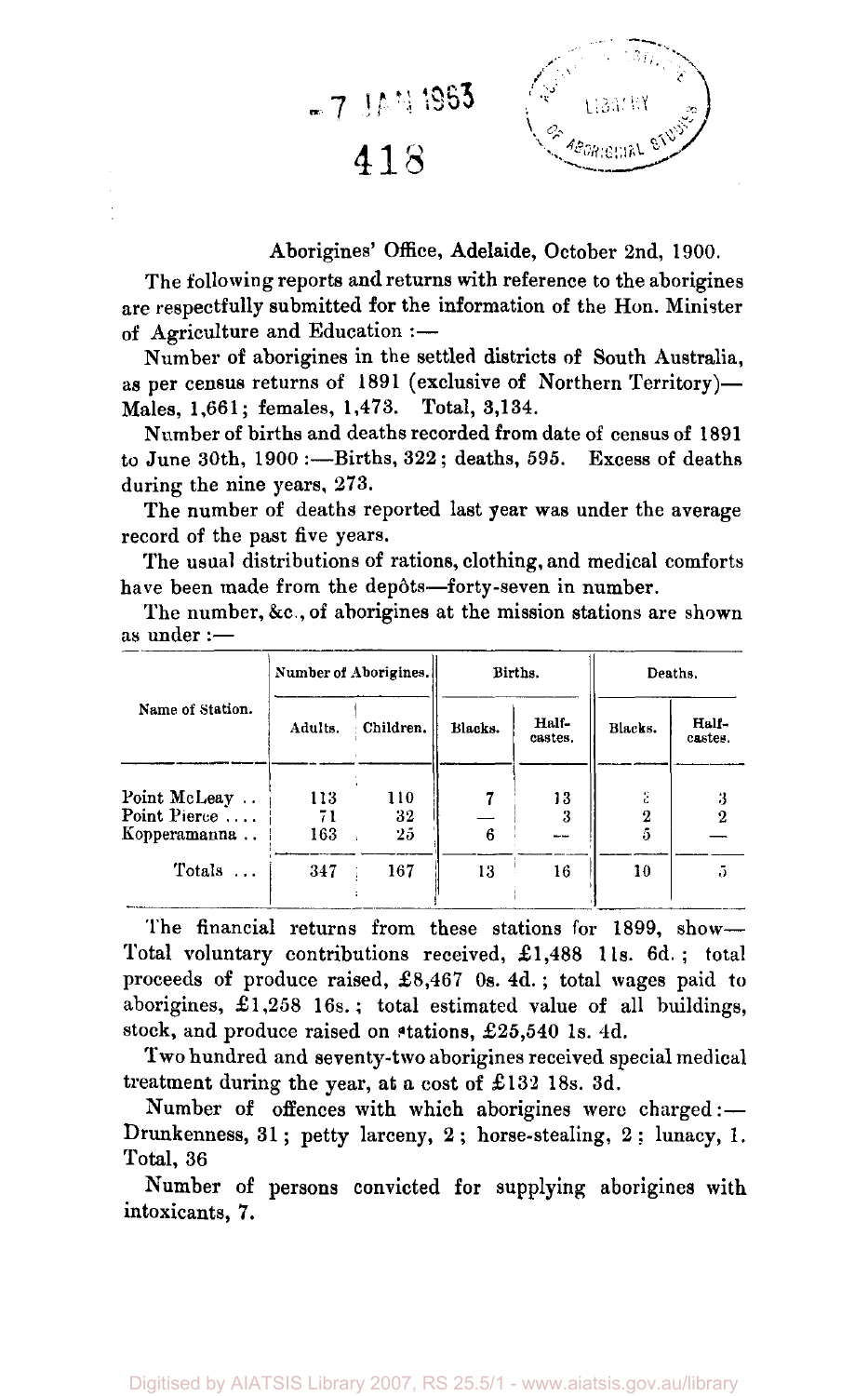The following comparative statement shows the number of aborigines and cost of departments in the provinces named:—

|                                    | South Australia. |  | Victoria.                                                  |  | New South Wales. |  |
|------------------------------------|------------------|--|------------------------------------------------------------|--|------------------|--|
| Number of aborigines               | 2,861            |  | $\ldots$ 433                                               |  | $\ldots$ 6,891   |  |
| Annual vote                        |                  |  | $\pounds4.262$ $\qquad$ . $\pounds4.846$ . $\pounds16.591$ |  |                  |  |
| $\text{Cost per head} \dots \dots$ |                  |  | £1 9s. 9d. £11 3s. 10d £2 8s. 1d.                          |  |                  |  |

Eighteen aborigines have been settled on blocks of land containing from twelve to 160 acres each. With a little assistance in supplying them with some farming requisites. they will be supplying them with some farming requisites, they will be encouraged in their efforts to earn a living independent of the mission stations.

What to do with the young people, half-castes and quadroons, who are increasing in number at the Point McLeay Mission, is a question deserving of consideration. Many of them show an intelligence that indicates a capacity for further improvement, and any scheme that promises a fair measure of success in dealing with them would be worthy of trial. If some of them could be removed<br>from the mission station and placed under the State Children's from the mission station and placed under the State Children's Department there would be some chance of them becoming more useful members of the community.

The following statement shows the expenditure of the " Aborigines Vote" for the year ending June  $30th$ ,  $1900$  :-

|                                               | £               | 8.  | d. |
|-----------------------------------------------|-----------------|-----|----|
| Rations issued at the various depôts          | $1,202 \quad 1$ |     | 0  |
| Clothing, blankets. &c.                       | 866             | 9.  | 7  |
| Canoes, fishing tackle, $\&c$                 | 132 13          |     | 3  |
| Medical attendance and medicines              | 132 18          |     | 3  |
| Transport charges sundry depôts               | 445             | - 7 | 0  |
| Burial charges, destitute aborigines          | 46 16           |     | 0  |
| $F$ rewood (old, infirm, and sick)            | 12              | 9   | 3  |
| Sundry rations, prisoners, and travellers     | 15 -            | 3   | 0  |
| Annual contribution, Adelaide Hospital        | 10              | 10  | 0  |
| Petty, travelling, and sundry expenses        | 39              | 14  | 5  |
| Services rendered by issuer of stores, Goolwa | 12              | - 0 | 0  |
| Clerical services in office of Sub-protector. |                 |     |    |
| Port Augusta                                  | 12              | 0   | 0  |
| Receiving, issuing, and storing aborigines    |                 |     |    |
| stores at G.P.O. stores                       | 20              | 0   | 0  |
| Telephone exchange                            | 10              | 0   | 0  |
| Printing and stationery                       | 10 -            | 9   | 10 |
| 0.8. telegrams                                | 9               | 0   | 8  |
| O.S. postage stamps                           | 22              | 10  | 0  |
| Grant-in-aid Aborigines Friends' Association  | 1,000           | 0   | 0  |
| Salaries, Protector and Sub-protector, Far    |                 |     |    |
| North                                         | 262             | 0   | 0  |
| $Total \dots \dots \dots \dots \dots \dots$   | £4,262          | -2  | 3  |
|                                               |                 |     |    |

E. L. HAMILTON, Protector of Aborigines.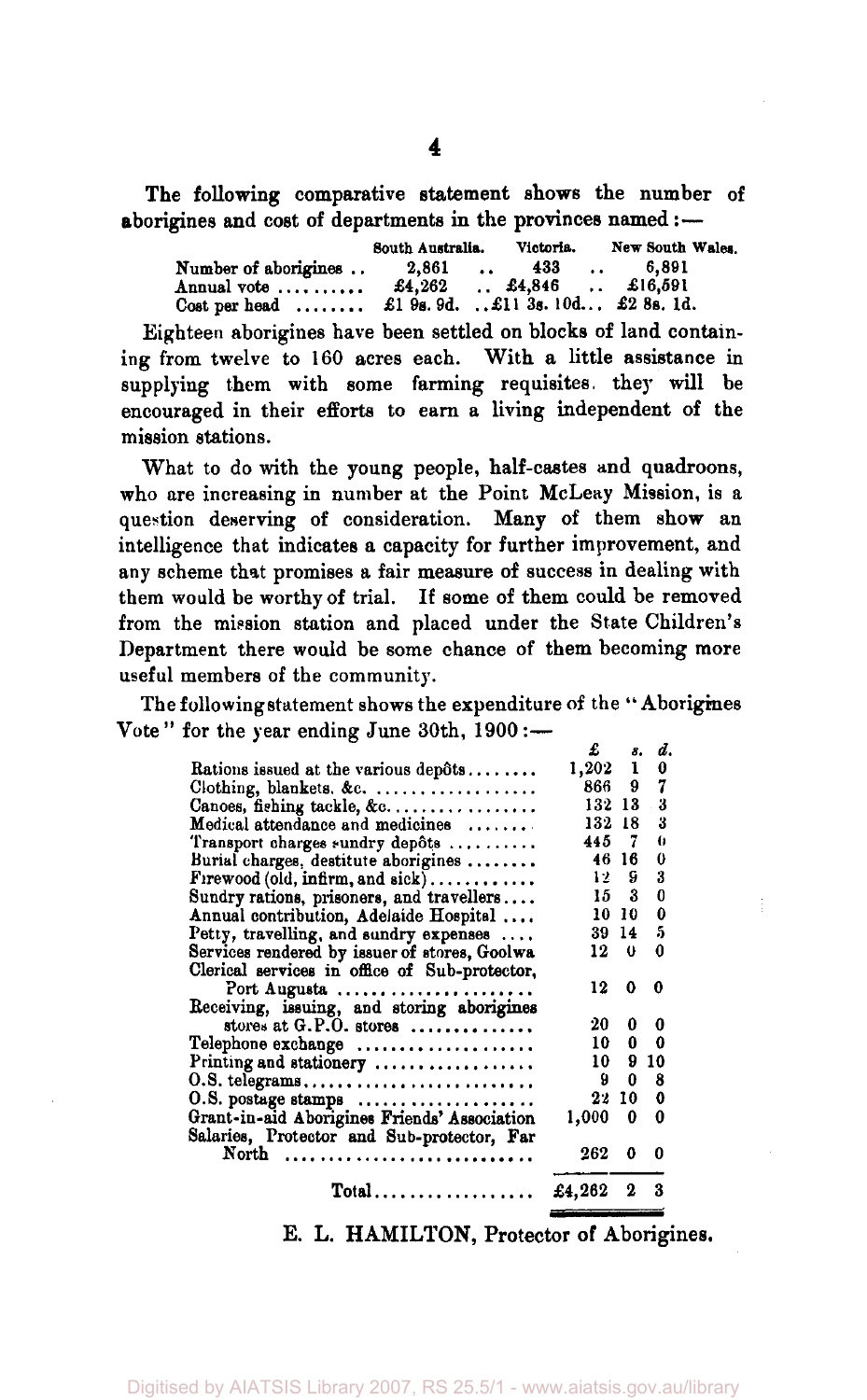With reference to the aborigines of the Far North the Subprotector (Mr. J. Field, Port Augusta) reports as follows:—

" The general conduct of the aborigines has been most satisfactory. My district being so large and scattered, I have not had an opportunity of visiting many of the depots, but have reason to believe they have been properly conducted, and that the stores supplied by the Government have been carefully and judiciously issued, and the returns from the issuers have been furnished regularly. I have also obtained special reports from all the depôts.

"The issuer at Oodnadatta, M.C. Ireland, reports about 178 aboriginals in its vicinity. The able-bodied men find work in the township and on adjacent stations. The women find employment as domestics and return to their camps at night. I visited their camps twice during last year and found them fairly clean and orderly. A long-felt want has been supplied by the appointment of Dr. Kennedy as medical officer to the aborigines at Oodnadatta and Hergott and the stations between those two places, especially at Anna Creek, where there are ninety natives, many of them old and infirm, and children. They are well cared for by Messrs. Hogarth and their kind assistant, Mr. Oastler. Some of the ablebodied men are employed as boundary riders and others in rabbiting, for which they are paid in cash. Last year they produced 23,000 scalps. The reports from the Queensland border have been favorable considering the long and continuous drought. They have to live upon Nardoo seeds, rabbits, and fish. The old and infirm are well looked after at the depôts. Mr. Walker, of the Innamincka Station, employs several natives at 10s. a week and their tucker.

" At Fowler's Bay M.C. Catchlove reports that about 250 aborigines arrived there from the back country—Wilgena and Gawler Ranges. They did not stay long and conducted themselves well. Very favorable reports have also come from the other depôts on the West Coast. In the more settled districts the aborigines have not given much trouble. Sometimes they obtain liquor, and on those occasions every endeavor is made to punish the parties giving it. Two were fined 30s. each and two were sent to gaol for a month each.

" Nineteen cases of illness were treated in the Port Augusta Hospital, and every attention and kindness was shown them by the doctors and staff."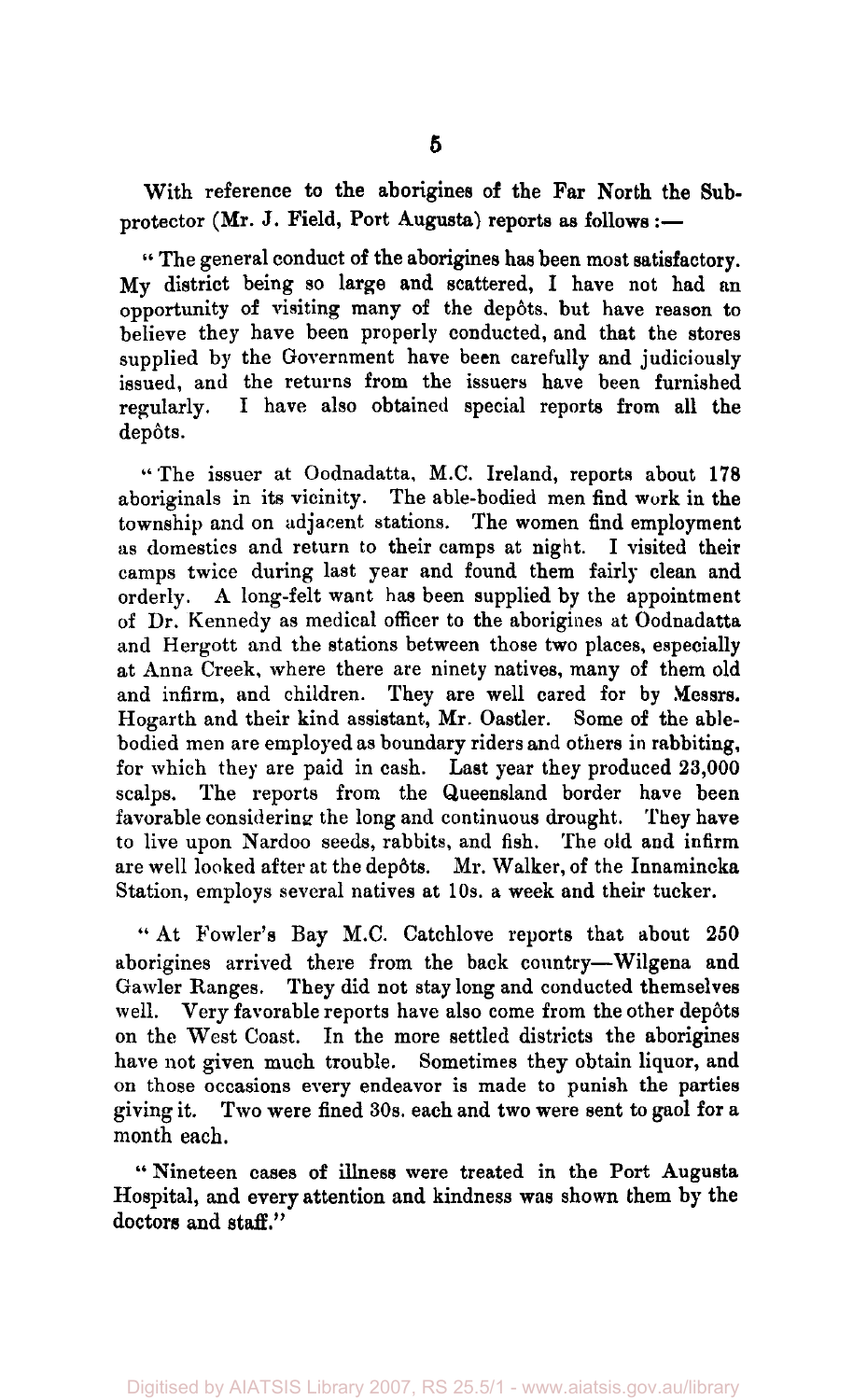### **APPENDIX.**  والمستودعين

At the annual meeting of the Aborigines' Friends' Association, in the Town Hall, Adelaide, on the 8th of October instant, His Excellency Lord Tennyson, who presided, made the following remarks:—

" I have great sympathy with the Aborigines' Friends' Association. My feelings on the aboriginal question are so well known that I will not enter into any particulars at this meeting. I fervently hope that more mission schools will be established, particularly in Central Australia, not too far from a railway. The Point McLeay Mission has proved so undoubted a success that it warrants further efforts in same direction in other parts of this province. I have some figures given by the Protector of Aborigines which I should like to read to you. He states that New South Wales assists the natives at the rate of £2 8s. 1d. per head; Victoria to the extent of £11 3s. lOd. per head; and South Australia, I am sorry to say, contributes only at the rate of £1 9s. 9d. per head. This gives us food for reflection.

" Are you aware that the black women in the Northern Territory have very insufficient protection by law from, I am sorry to say, the brutality of some of the lawless white men there, and suffer accordingly ? Are you aware that there is a great deal of illicit trading in liquor with the blacks there which ought to be stopped, and which is ruining them body and soul? Are you aware of what your late Chief Secretary stated last year in Parliament, that blacks are even now being carried away from their tribes by white men into virtual slavery ? All 1 can say is that in God's name I hope that South Australia will awaken to a true sense of the responsibility that she owes to these blackfellows, and that she will put down with a strong hand these abominable iniquities."

The Minister of Agriculture and Education (Hon. E. L. Batchelor), said—" He congratulated the committee upon the fact that the association were showing an intense and deep interest in the natives of South Australia. It was indeed a difficult problem how best to deal with the black inhabitants whom we had supplanted. In South Australia the public funds, so far as the natives were concerned, chiefly went in providing rations and clothing in depots scattered about the colony, and also in assisting missions like those under this association. He had heard some criticism—he was not referring to His Excellency's that evening—that they did not do